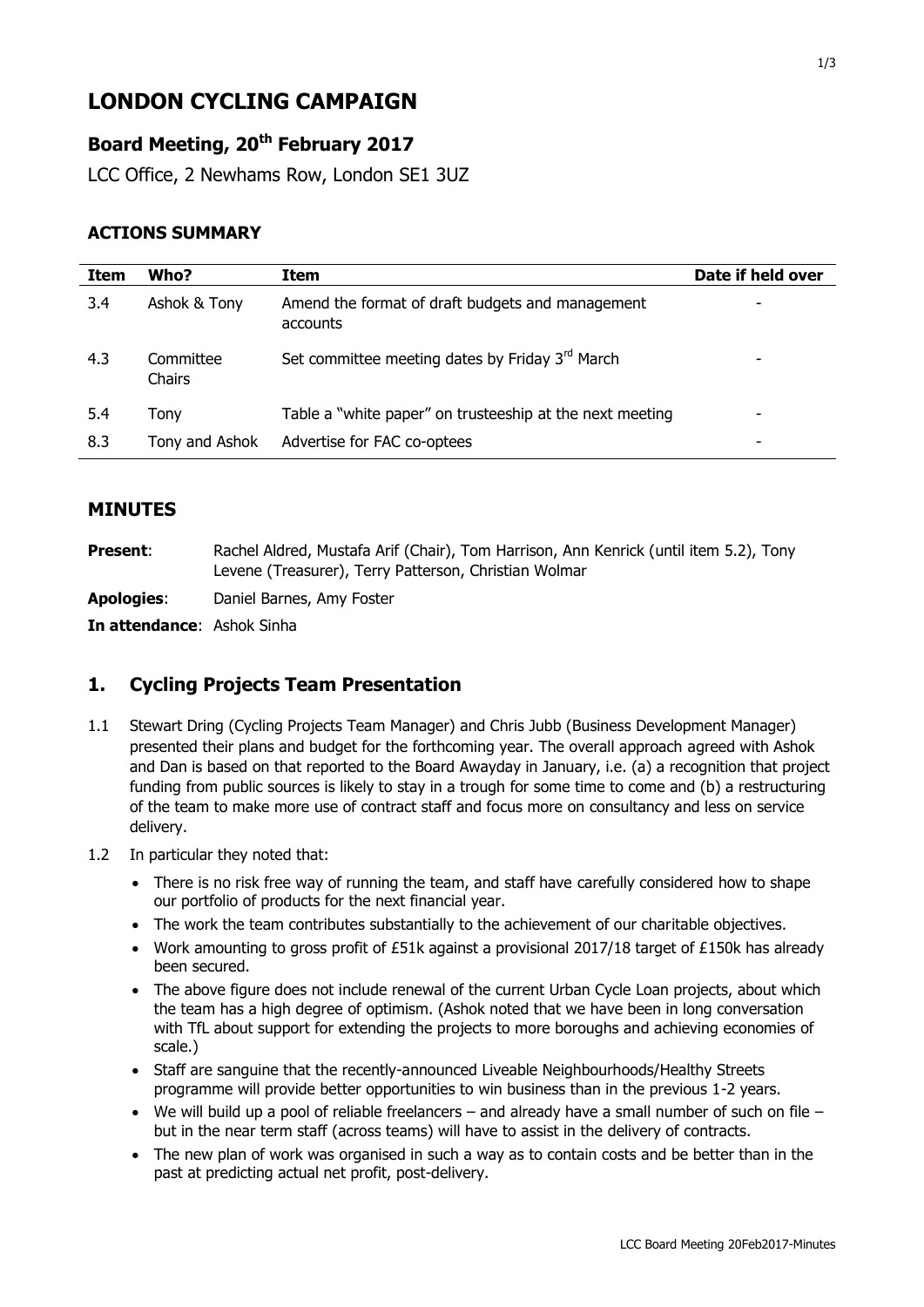- 1.3 The Board thanked Stewart and Chris, agreed that the work of the team was very important to the charity, wished them luck in gaining new contracts and agreed that we should do more to trumpet the successes of our cycling promotion/behaviour change work.
- 1.4 Rachel offered her professional expertise in looking over grant applications.

# **2. Minutes of the 9th November 2016 Meeting**

2.1 The minutes of the last meeting were approved with no corrections, and no matters arising not already covered by the agenda.

# **3. 2017/18 Budget**

- 3.1 Tony and Ashok presented the "second pass" budget for the upcoming financial year, running through the list of forecasts and assumptions (tabled as a separate paper).
- 3.2 The main area of risk had already been identified at the Board Awayday as Cycling Projects Team net income; the Board was satisfied with the proposed plan of the Cycling Projects Team for 2017/18 (as presented under item 1 above) and as a result was happy to discuss the draft budget as tabled (rather than send it back for large scale revision).
- 3.3 The Board was satisfied that the budget encapsulated an appropriate approach to risk management and should go forward for further development and presentation for final ratification at the March Board meeting. In particular it stipulated that the final budget, after any further fine timing, should remain balanced (or surplus) and therefore protect the reserve.
- 3.4 The Board asked that the original budget for 2016/17 should be included in the tables for the new 2017/18 budget (i.e. as well as the variances against the final reforecasts for 2016/17); and that apportioning of staff time and overheads should be made in the individual budget centres (especially the two main membership-marketing ones) to mirror the presentation in the top sheet. This should also occur in the management accounts.

**Action:** Ashok and Tony to make the necessary changes to the presentation of the budget and management accounts.

#### **4. Awayday Notes**

- 4.1 The record of outcomes and actions from the Board Awayday was approved and trustees and noted that the actions were being actively pursued.
- 4.2 The Board agreed that it would approve/raise corrections to the draft minutes of Board meetings within 48 hours of receipt.
- 4.3 Committee Chairs were asked to finalise their schedules of meeting dates by Friday 3<sup>rd</sup> March. **Action**: Committee Chairs to set meeting dates.

## **5. Trusteeship**

- 5.1 Tony presented his paper on reforming the composition of the Board and the term of office of trustees, which he based on a review of recommended practice and the constitutions of comparable charities. He said this was a preliminary discussion ahead of a final decision at the next meeting as to whether to pursue a change to our Articles.
- 5.2 The Board was sympathetic to Tony's view that: newly elected trustees often need a full year to find their feet, and that the current two year term for Board membership should be reviewed;